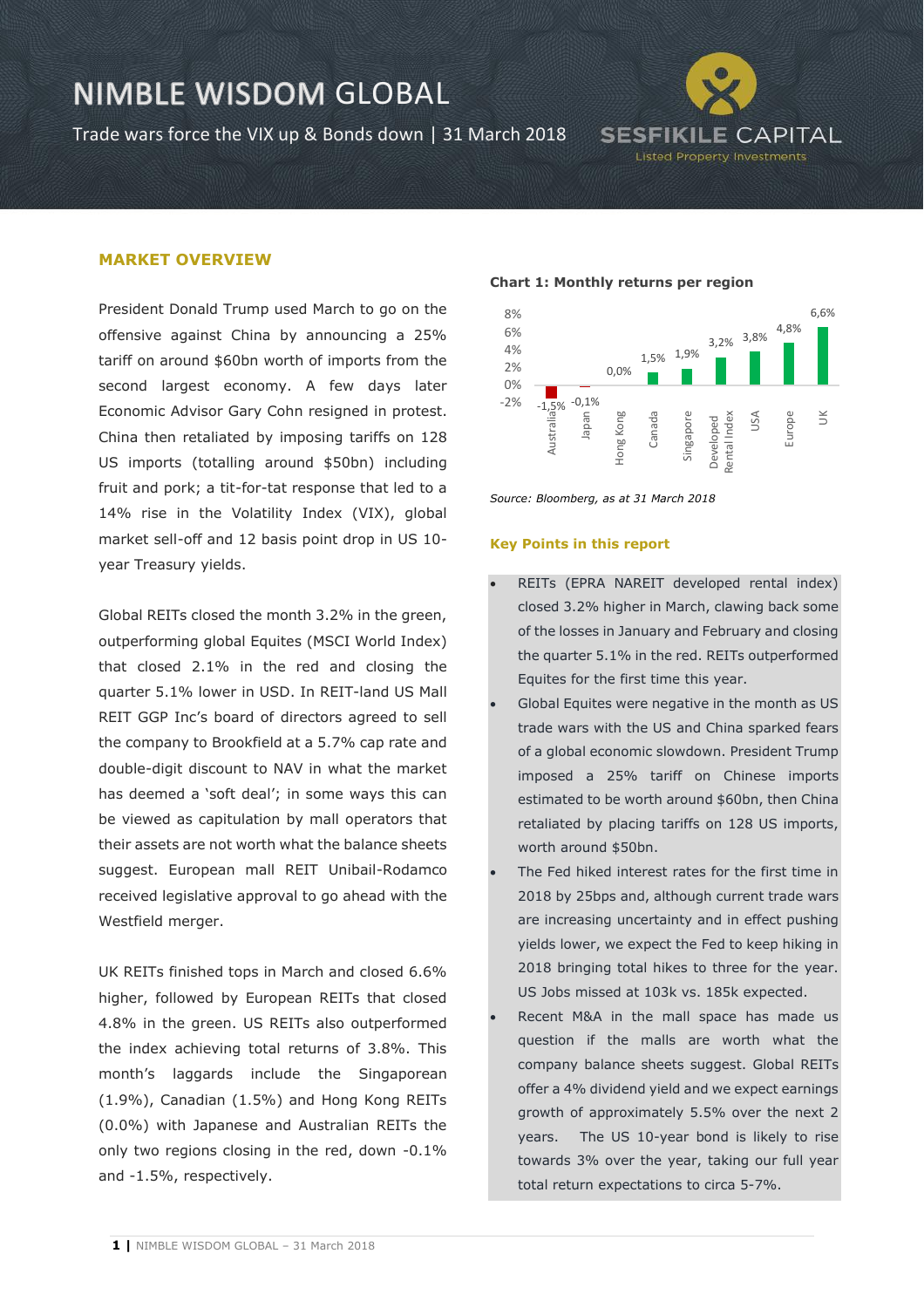Trade wars force the VIX up & Bonds down | 31 March 2018



During March the Fed expectedly decided to raise interest rates for the first time in 2018 by 25bps to between 1.50% and 1.75%. A more hawkish tone was given where the committee's view is "the labor market has continued to strengthen and that economic activity has been rising at a moderate rate". The committee revised its medium-term inflation forecast (core PCE inflation) from 2.0% to 2.1% for 2019 and 2020. The market is pricing in a total of three hikes for 2018, however the risk in now is on the upside. The US 10-year bond yield peaked in March at 2.90% but ended the month lower at 2.74% due geo-political tensions and fears of a trade war between the US and China.

US employment data for March disappointed the market with only 103 000 new jobs created compared to expectations of 185 000 jobs. However, February's number was revised upwards from 313 000 to 326 000 and the average hourly earnings increased by 2.7% y/y as expected. The unemployment rate remained unchanged at 4.1% with participation dropping slightly from 63% to 62.9%.

### **RETAIL M&A MAKES US QUESTION THE VALUE OF MALLS**

On 8 March pan European mall REIT Klepierre made a friendly offer to acquire UK mall REIT Hammerson at 615p (41% premium to previous close) on a stand-alone basis. HMSO's board rejected the offer as it was deemed 'insufficient and purely opportunistic'. This offer was at a 21% discount to NAV of 776p and implied cap rate of 5.7%, higher than HMSO's balance sheet portfolio cap rate of 4.5%. On 27 March GGP Inc's board approved the 'sweetened' deal by Brookfield Property Partners (BPY) to acquire the remaining 66% of GGP at \$21.89, or an implied cap rate of 5.7% and 20% discount to reported balance sheet NAV of \$27.33. Although the significant premium to pre-deal prices suggest mall REITs were undervalued in financial markets, we cannot ignore the fact that offers have been below reported NAVs; **are these malls really worth what the companies suggest?**

We focus on the US that has 1600 shopping Centres or 760m sqm of retail space where only 8% are considered quality. Furthermore, the top 100 malls constitute around 44% of the total value of shopping centres implying quality is concentrated in a relatively few centres. Focussing on listed mall REITs, there is a considerable bifurcation on productivity where A malls (Simon Property Group, GGP, Macerich and Taubman) have average trading densities of \$654/sq. ft vs B malls at around \$399/sq. ft. Historic performance has also shown that quality malls have shown strong like-for-like rental growth of 2-3%, high occupancies of around 96% (vs. market at 92%) and double digit upward reversion of 10-14%. On this basis we believe A malls will remain in demand from tenants, thereby deeming their inflation beating earnings growth sustainable into the medium-term. Based on recent transactions and offers (GGP, Klepierre for HMSO in particular) however, we question the current 'embedded value argument' that states that the malls are trading at significant discounts to NAV. Given that valuers typically defend their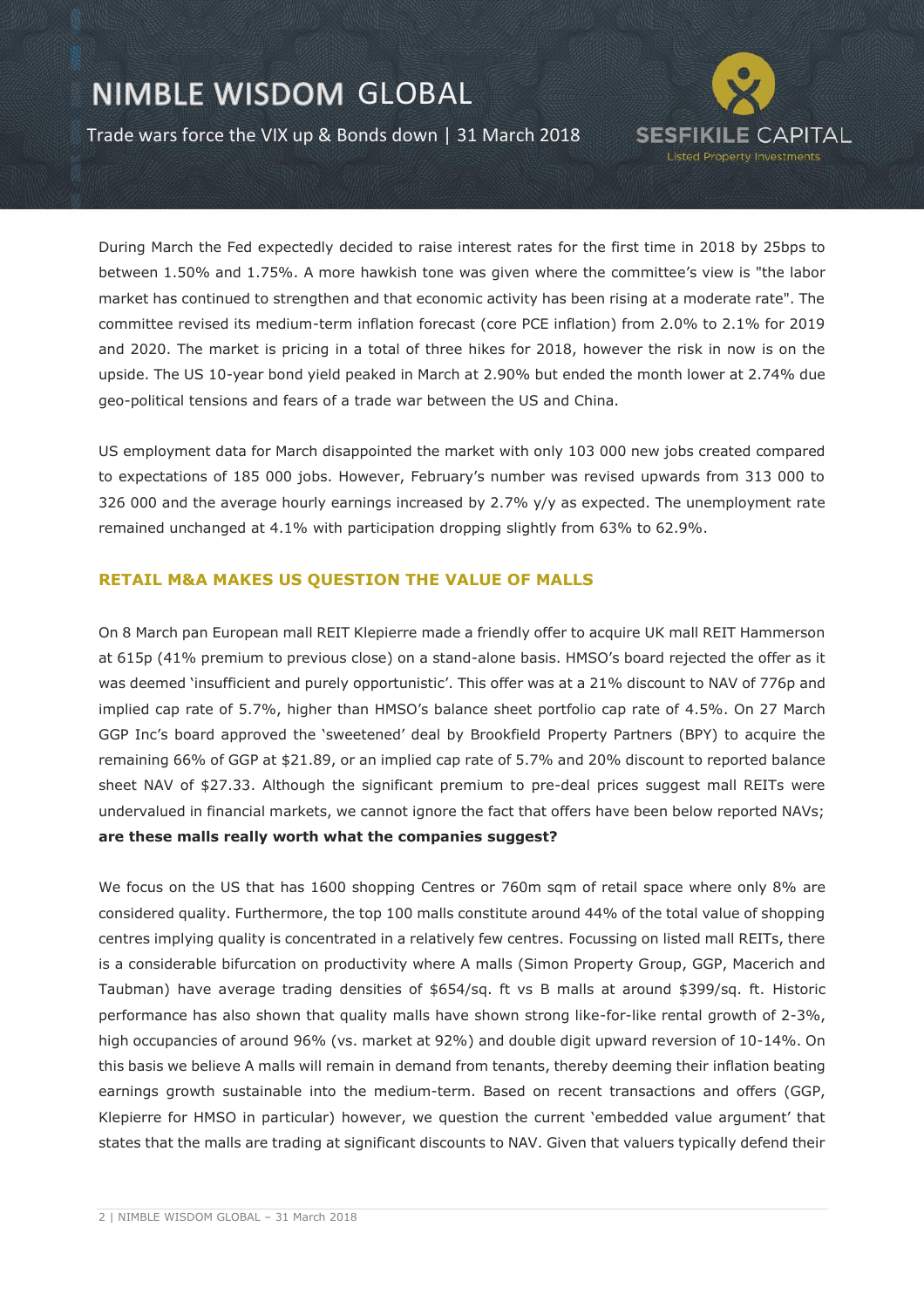Trade wars force the VIX up & Bonds down | 31 March 2018



values based on comparisons, current NAVs in mall REITs could be overstated and at least 'behind the curve'.

### **RESULTS COMMENTS:**

This month we focus on Germany where most companies under coverage released year end (FY17) results. In line with last month's comments, European companies are seeing acceleration in property fundamentals especially in the office and logistics sectors – take up continues to rise in line with business confidence. German residential remains well under-supplied with rent controls curbing supply as new developments are well below project feasibility rents. Like-for-like (LFL) rents are expected to accelerate in 2019 as vacancies have fallen below 3% in most cities - we remain constructive.

|                       | <b>Company Name Results comment</b>                                                                                                                                                                                                                                                                                                                                                                                                                                                                                                                                                                                                                                                                                                                                                                                                                                                                                                                  |
|-----------------------|------------------------------------------------------------------------------------------------------------------------------------------------------------------------------------------------------------------------------------------------------------------------------------------------------------------------------------------------------------------------------------------------------------------------------------------------------------------------------------------------------------------------------------------------------------------------------------------------------------------------------------------------------------------------------------------------------------------------------------------------------------------------------------------------------------------------------------------------------------------------------------------------------------------------------------------------------|
| Ado Properties        | Berlin focused Ado delivered 11% FFO growth driven by €233m in acquisitions, 18% in upward<br>reversions and 25% NAV growth to €45.10/share driven by 17% portfolio value growth. LFL rent<br>growth came in slightly below guidance and expectations at 4.8% as tenant turnover came in lower<br>than expected. Vacancies rose slightly to 2.1% over the period with average rents rising 4% year<br>on year. Balance sheet LTV stood at 39.6% (43% post acquisitions) at an average cost of 1.8%<br>fixed for 6 years. Management has guided at least 5% LFL rent growth for 2018.                                                                                                                                                                                                                                                                                                                                                                 |
| Aroundtown            | Diversified German property company Aroundtown (AT1) delivered 44% FFO growth driven by<br>€3.7bn in acquisitions, almost doubling the portfolio over the period. LFL rents rose by a strong<br>5.1% with 3.3% pure LFL and 1.8% from lower vacancies that fell to 9.4%. NAV growth was strong<br>at 33% to €6.50/share. AT1 has sufficient liquidity to execute on more acquisitions with a relatively<br>low at LTV at 36%, at a cost of 1.6% fixed for 7 years. Although no specific guidance was given,<br>AT1 is expected to show strong FFO growth over the medium term driven by 1) LFL rental growth<br>driven by the shortage of quality space in Germany, 2) reduced vacancies 3) yield enhancing<br>acquisitions and 4) lower funding costs.                                                                                                                                                                                              |
|                       | DWNI delivered another set of strong results with 13% FFO growth which was 2% above guidance.<br>This was driven by 4.5% LFL net income growth (5.3% in Berlin which is 78% of assets) and yield<br>enhancing acquisitions as the company bought 6000 units and nursing homes at a total cost of<br>Deutsche Wohnen €1bn. Vacancies rose slightly to 1.8% (up 30bp) with tenant turnover reported at 8%. NAV growth<br>was strong at 20% with 80% driven by cap rate compression. At year end, group LTV stood at<br>34.5%, 88% fixed at a cost of 1.3% for 7.8 years; no debt expires until 2020. Management has<br>quided 9% FFO growth for 2018.                                                                                                                                                                                                                                                                                                  |
| <b>LEG Immobilien</b> | LEG reported 10% FFO growth for 2017. Vacancies continued to fall over the year to 2.8% (-20bps)<br>with LFL rents rising 3.3%, lagging peers. NAV rose 24% over the year to $\epsilon$ 84.58/share mainly<br>driven by portfolio upgrades as capex rose 23% over the year. Relative to peers, LEG's balance<br>sheet appears stretched at a 42% LTV, 94% fixed at an interest rate of 1.78%. Going forward the<br>company has guided 8.5% FFO growth driven by c. 3% growth in rents on a same-apartment basis.                                                                                                                                                                                                                                                                                                                                                                                                                                     |
| Grand City            | GCP delivered a sector lagging 7% FFO growth resulting in similar dividend growth for FY17. LFL<br>rents grew 3.5% (1.2% due to higher occupancies) with management quiding above 3% for 2018.                                                                                                                                                                                                                                                                                                                                                                                                                                                                                                                                                                                                                                                                                                                                                       |
| Properties            | NAV grew 23% over the year to €20.20/share due to cap rate compression in the underlying assets.<br>GCP's balance sheet remained conservative at a 36% LTV, 99% fixed at an average interest rate<br>of 1.6%. Management has guided 7.6% FFO growth for 2018.                                                                                                                                                                                                                                                                                                                                                                                                                                                                                                                                                                                                                                                                                        |
| Vonovia               | Large cap German apartment player Vonovia delivered a sector leading 16% FFO growth for the<br>full year driven by strong LFL growth of 4.2% (from 3.3% in 2016), €779m in acquisitions (11 780<br>units), greater efficiencies and upgrades and the benefit of lower funding costs. Vacancies rose<br>$0.1\%$ to 2.5% and is expected to remain below 2.5% over the next 12 months. NAV growth was<br>also the highest among peers at 25%, 58% driven by yield compression with the balance being in<br>asset upgrades. Management expects to spend €1bn on acquisitions and upgrades over the next<br>12 months which is fully funded given a balance sheet LTV of 39.8% at an all-in interest rate of<br>1.4%. In early March 2018 the company secured 74% support to acquire BUWOG for $\epsilon$ 5.2bn,<br>further increasing VNA's scale. FFO growth is expected to be modest at 5% for 2018 with significant<br>upside risk to this forecast. |